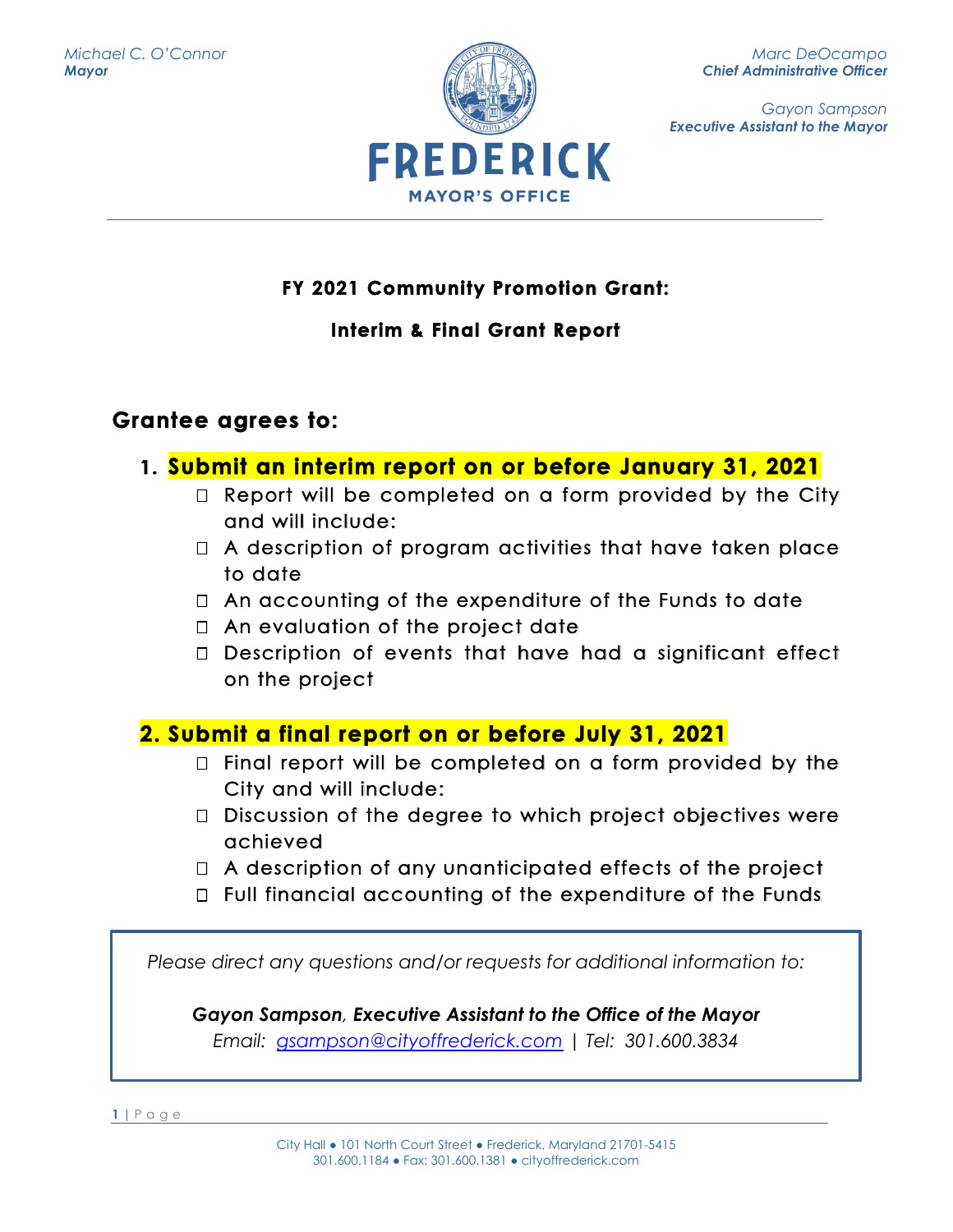### **REPORTING AGENCY INFORMATION** (*Should be the same as on IRS form 990*)

 $\_$  , and the set of the set of the set of the set of the set of the set of the set of the set of the set of the set of the set of the set of the set of the set of the set of the set of the set of the set of the set of th

**Name of organization reporting** (should be the same as on IRS Form 990):

| <b>Contact person</b> (if different from Executive Director): ________________________                                                          |
|-------------------------------------------------------------------------------------------------------------------------------------------------|
|                                                                                                                                                 |
|                                                                                                                                                 |
|                                                                                                                                                 |
|                                                                                                                                                 |
| Have there been any changes to your organization's IRS 501(c)(3) nonprofit<br>status since you were awarded this grant? If yes, please explain: |
|                                                                                                                                                 |
|                                                                                                                                                 |

 $\_$  , and the set of the set of the set of the set of the set of the set of the set of the set of the set of the set of the set of the set of the set of the set of the set of the set of the set of the set of the set of th  $\_$  , and the set of the set of the set of the set of the set of the set of the set of the set of the set of the set of the set of the set of the set of the set of the set of the set of the set of the set of the set of th  $\_$  , and the set of the set of the set of the set of the set of the set of the set of the set of the set of the set of the set of the set of the set of the set of the set of the set of the set of the set of the set of th

I hereby certify that the above and attached statements are true and accurate.



(Signature Line w/ Date)